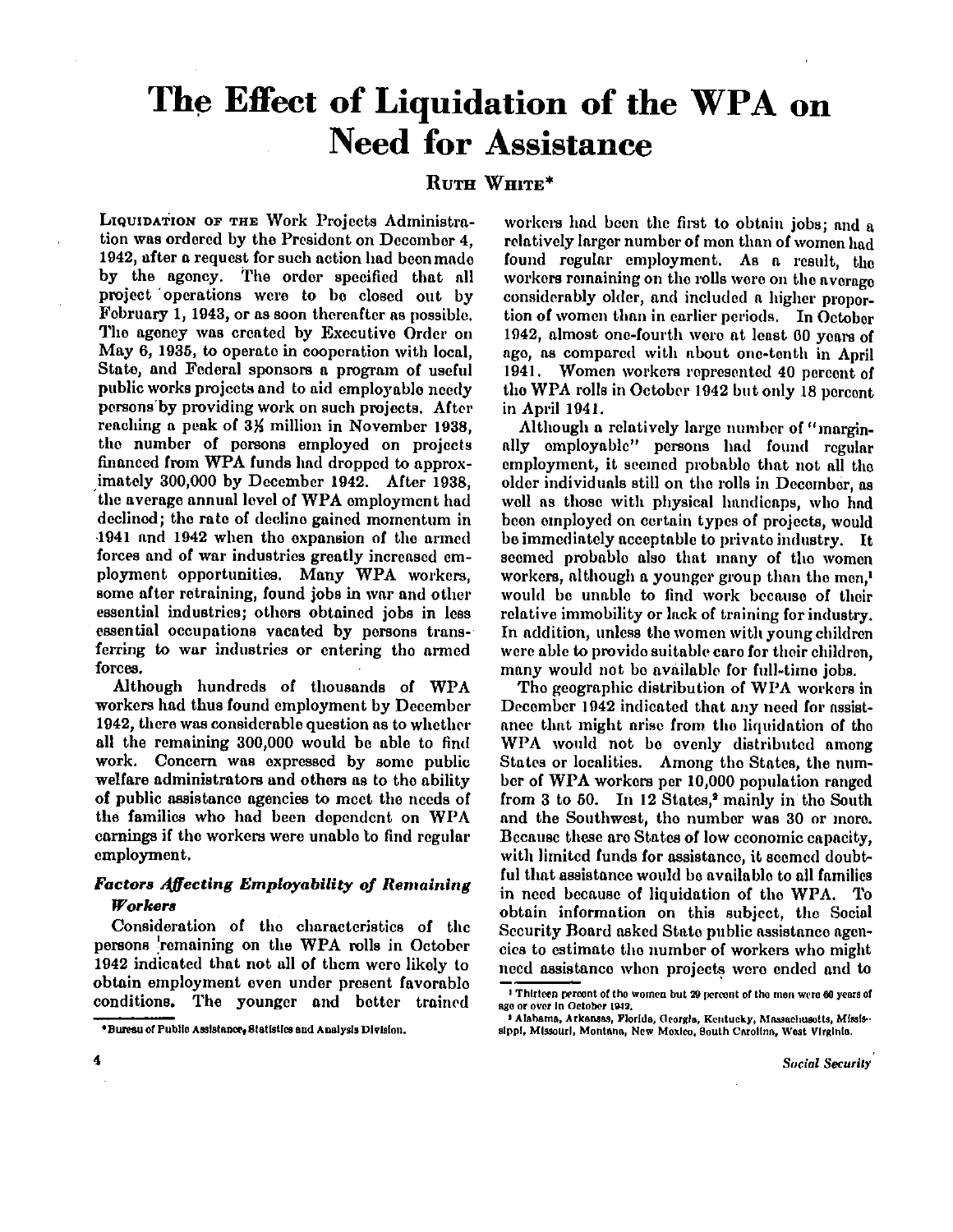indicate whether funds were available to meet this need.<sup>3</sup> Reports were received from 37 agencies in 35 States<sup>4</sup> and from a number of local agencies, including 12 agencies in large cities.

#### *Estimated Need for Assistance*

Only a few State agencies expect a relatively large number of the workers separated from the WPA during the period of final liquidation to need assistance. Some agencies believe that the need will be localized, with a disproportionate number of prospective applicants located in areas considerably removed from industrial centers or other places most likely to offer opportunities for employment. In Michigan, for example, most of the prospective applicants are in the Upper Peninsula and, if assistance should be granted to this group, increases in these counties will be relatively large, although the total increase for the State will be negligible. The Louisiana agency reports that in certain localities there are few employment opportunities, particularly for older women who have had no regular work experience and for Negro women. Agencies in a number of other States, particularly in the South, report a similar situation.

Most of the States that expect considerable need to result from the liquidation are located in the South and Southwest, where resources to meet need, particularly for general assistance, are meager. Ten States report that funds are not available to aid all families likely to need general assistance because of the loss of WPA earnings. Moreover, one State agency reports that funds are inadequate to provide assistance to cases already known to be eligible for one of the special types of public assistance as well as for general assistance. Few new cases can therefore be accepted under any program unless additional funds are made available by the legislature. Moreover, where funds are meager, standards of assistance are frequently low or the requirements of recipients are only partly met.

A brighter prospect is presented by reports from States in other sections of the country, most of which anticipate that a relatively small number of the workers separated from the WPA will need assistance. This is true not only for States where,

because of rapid expansion of war industries, labor shortages are known to exist, but for a number of States where industrial expansion is limited. The situation is in sharp contrast to that which existed in the fall of 1939, when WPA workers who had been employed on projects for 18 months or longer were laid off; then assistance agencies received a large volume of requests for aid, because of limited employment opportunities.

The States in the West and Northwest, with few exceptions, believe that a negligible number of families will need assistance because of loss of WPA earnings. The Arizona agency, for example, reports that an intensive survey of employment opportunities resulted in the placement of all but a few workers prior to liquidation of the projects. According to the Washington agency, the shortage of manpower is such that all persons "who are in any sense of the word employable" will have no difficulty in obtaining employment. Similar information was provided by the State agencies in California, Nevada, Idaho, and Utah. Opportunities for employment seem to be plentiful in the East and Northeast. Among the States expecting a relatively small number of requests for assistance are Connecticut, Delaware, the District of Columbia, Maryland, New Hampshire, New Jersey, Pennsylvania, Rhode Island, Vermont, and Virginia. On the whole, public assistance agencies in States in the Middle West also expect to receive a relatively small number of requests for assistance. This is the case in North and South Dakota, where industrial expansion is limited, as well as in States with greater employment opportunities, such as Illinois, Indiana, Michigan, Minnesota, Nebraska, and Wisconsin.

Reports indicate that many of the families will require temporary assistance only. In Minnesota, where employment on WPA projects had been reduced to a low level by December 1942, it was estimated that, while 60 percent of the workers remaining on the rolls would need assistance. one-third of them would need only temporary aid. <sup>5</sup> The Pennyslvania agency reports that "because of the current heavy demand for labor, more than four out of five of these dismissed workers have found other means of support, and less than one out of five has returned to the as-

<sup>3</sup> In addition, data on individual cases requesting assistance following separation of a worker from WPA are being collected in **a** number of localities. Results of these studies will be released later.

<sup>4</sup> Some information on this subject was received from 7 additional agencies through correspondence and published reports.

<sup>5</sup> Minnesota Department of Social Security, Division of Social Welfare, *Social Welfare Review,* Vol. 4, No. 10 (March 1943), p. 18. More recent in-formation indicates that fewer than the estimated number of requests for assistance are actually being made.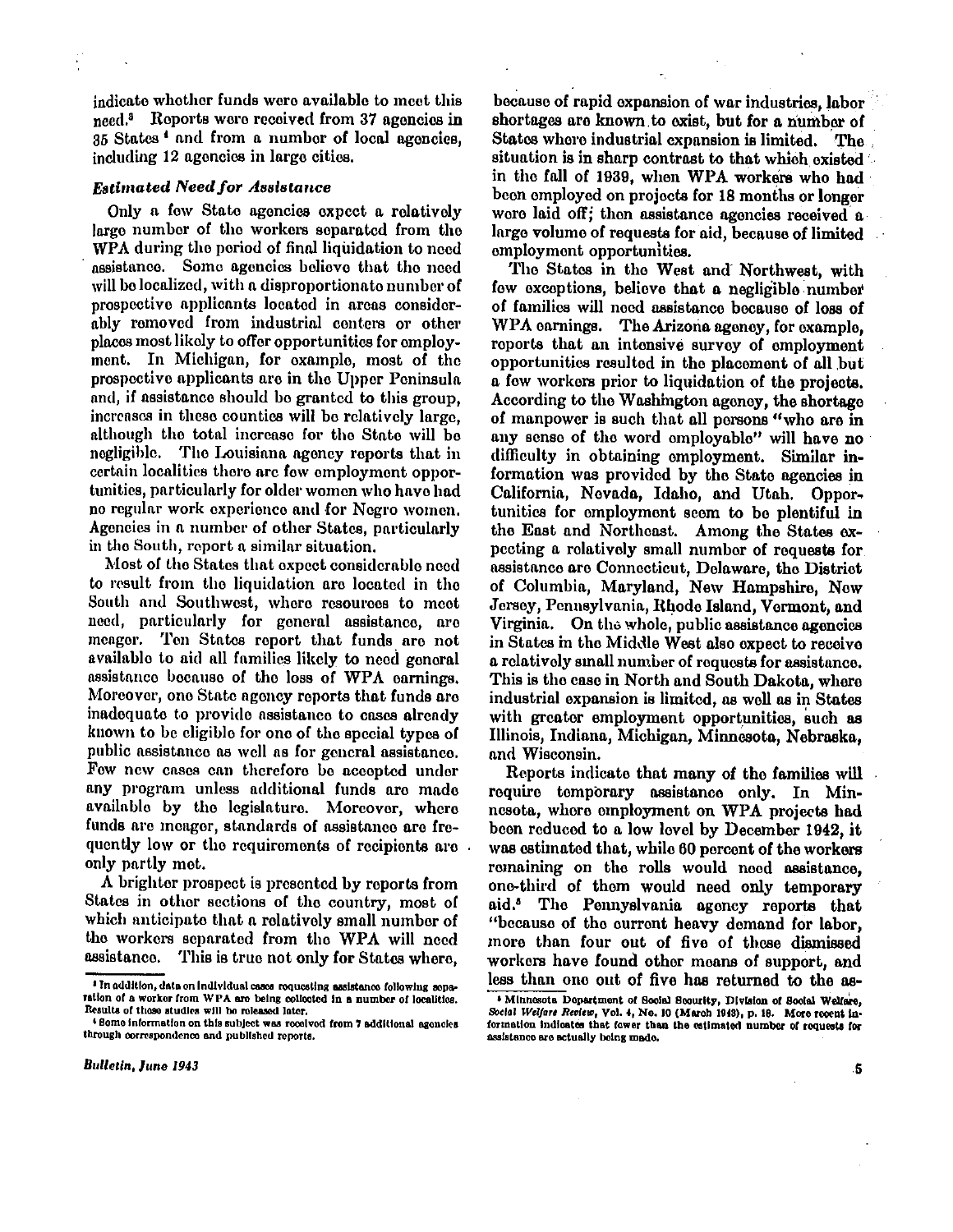sistance rolls. Moreover, recent experience of the Department has shown that a large proportion of the workers requesting assistance need aid for only a few weeks when they too succeed in locating employment. . . ."<sup>6</sup>

#### *Financial Ability of Agencies to Meet the Need*

The ability of the agencies to meet need differs considerably among programs. One State reports that funds are sufficient for old-age assistance, but that aid to dependent children can be granted only in "extreme emergencies" and that general assistance is usually available only to families with no employable member. In this State, grants are extremely low, particularly for general assistance. Another State, which makes generous payments to recipients of old-age assistance, reports that funds for general assistance will probably be inadequate unless the legislature appropriates funds as requested by the State agency.<sup>7</sup> Another agency says that its estimate of the number of families that will apply for assistance is not a reliable estimate of the need, "since it is generally known that funds are limited and many would-be applicants feel that it would be useless to file applications." This situation exists in other States where funds for general assistance are inadequate or, in some localities, entirely lacking.

#### *Differences in Eligibility Requirements for WPA Employment and General Assistance*

Eligibility requirements for WPA employment are frequently less restrictive than for general assistance. Because of limited funds in some States or localities, general assistance is restricted to the neediest cases, and families certified by the assistance agency for WPA employment would not always have been considered eligible for general assistance. As a result, assistance will be denied in some areas to families with income insufficient to meet their needs at a level of living approximating that attained while they were employed on WPA projects, inasmuch as such income would place them above the relief level in their particular communities. In some instances, applicants must have county residence to be eligible for general assistance although it was not

required for WPA employment. In a number of States or localities, assistance is denied to any family that includes an employable member. Technically this requirement would not bar all WPA workers in these States, since, as one agency commented, "persons not really employable were certified and employed on WPA because this was their only means of securing any type of care." Actually, however, assistance may not be available, because the situation with respect to funds for general assistance has not changed materially in most of the States concerned.

### *Differences Between WPA Wages and Assistance Payments*

Although assistance will be available for many families that previously depended on WPA wages and now need aid from some other source, the transfer to the assistance rolls will result in considerable financial loss to these families. Earnings under the WPA program contrasted sharply with assistance payments granted by most agencies. For example, monthly WPA wages for unskilled labor in the southern region (WPA Region III ) ranged from \$36.40 in the more rural counties to \$52 in counties with a municipality of 100,000 or more population.<sup>8</sup> Wage scales for other types of work were considerably higher. For these same States, the average general assistance payment in December 1942 ranged from \$4.37 to \$19.73 a month.<sup>9</sup> Data for the two programs are only roughly comparable as the size and needs of the families were not identical. Nevertheless, it is evident that the standard of living of families which had previously depended on WPA wages and must now resort to general assistance will be drastically lowered. For some areas, the contrast between WPA earnings and assistance payments is less marked. On the whole, however, WPA earnings in all areas were on a higher level than payments under assistance programs. Some ex-WPA families will have other resources. However, since such resources will be considered in determining need for assistance, the resulting payments, if need is established, will be reduced accordingly.

The frequent inadequacy of assistance payments and the discrepancy between resources previously available to families from WPA wages and

**Social Security** 

<sup>&</sup>lt;sup>4</sup> Pennsylvania Department of Public Assistance, Weekly Statistical Report on Public Assistance, March 22, 1943, p. 1.

<sup>&</sup>lt;sup>2</sup> Later information indicates that the amount requested was cut drastically by the legislature.

<sup>8</sup>Wage rates adjusted as of November 1, 1911, to allow for rise in living costs. 9 If Louisiana is excluded, the range is \$1.37-11.10.